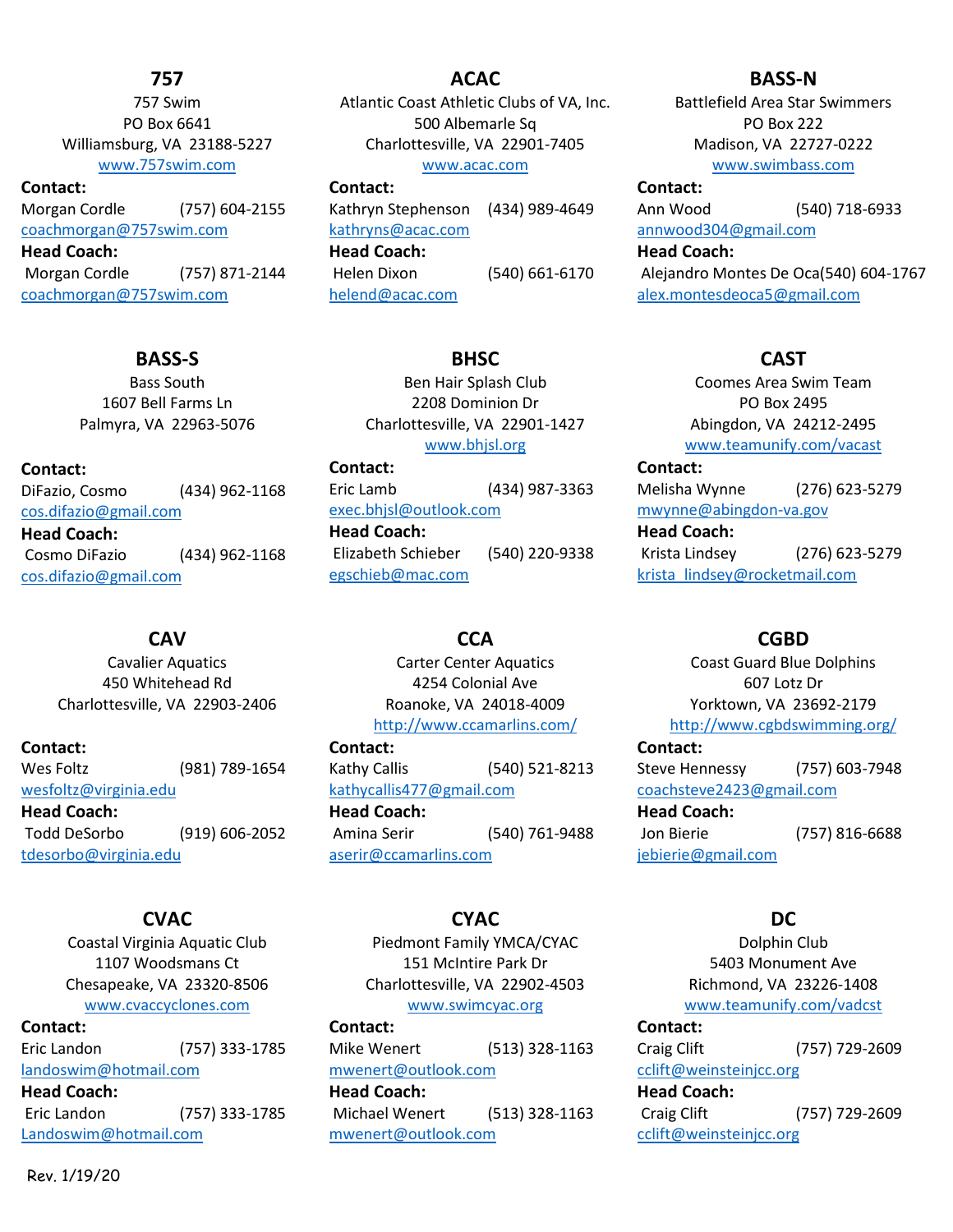## **DYST**

Danville YMCA Swim Team 215 Riverside Dr Danville, VA 24540-4603 <www.ymcadanville.org>

#### **Contact:**

Jenna Leach (757) 927-5123 jenna.leach@ymcadanville.org **Head Coach:** Jenna Leach (757) 927-5123 jenna.leach@ymcadanville.org

## **GATR-R**

Virginia Gators PO Box 4646 Roanoke, VA 24015-0646 <http://www.virginiagators.com/>

### **Contact:** Glenn Muzzy (540) 537-1115 gmuzzy@walkerfoundry.com **Head Coach:** Douglas Fonder (540) 397-0505 dougfonder@gmail.com

## **HNVR**

Hanover Aquatics, Inc PO Box 1886 Mechanicsville, VA 23116-0007 <https://www.teamunify.com/vsbac>

**Contact:** Regina Davis (804) 730-4076 office@hanoveraquatics.com **Head Coach:** David Kienlen (253) 951-9368 davekienlen@comcast.net

## **LY**

Lynchburg YMCA Swim Team 105 Fox Hollow Rd Lynchburg, VA 24503-3858 <http://www.lyswimming.org/>

**Contact:** Ryan Woodruff (919) 943-6420 ryan.d.woodruff@gmail.com

### **Head Coach:**

Ryan Woodruff (919) 943-6420 ryan.d.woodruff@gmail.com

## **ECAT**

East Coast Aquatic Team 857 Shoal Creek Trl Chesapeake, VA 23320-9409 <www.SwimECAT.com>

### **Contact:**

Art Anthony (757) 450-2152 coachart.ecat@gmail.com **Head Coach:** Hans Ramkvist (757) 708-1697 kristian.ecat@gmail.com

## **GATR-C**

GATR - Charlottesville 707 Belvedere Blvd Charlottesville, VA 22901-3200 <www.virginiagators.org>

**Contact:** Cathy O'Hara (703) 475-1874 cvillegators@gmail.com **Head Coach:**

John Bean (434) 882-2003 gatorbean@embarqmail.com

## **HOKI**

H2okie Aquatics PO Box 1076 Christiansburg, VA 24068-1076 <http://www.h2okieaquatics.org/>

**Contact:** Scott Baldwin (540) 998-2327 edbaldwi@vt.edu **Head Coach:** Edward Baldwin (540) 998-2327

**NOVA**

NOVA of Virginia Aquatics, Inc 12207 Gayton Rd Richmond, VA 23238-3219 <http://www.novaswim.org/>

**Contact:** Lori Hopewell (804) 869-6908 novabusinessoffice@novaswim.org **Head Coach:** Geoffrey Brown (804) 690-2396 nova.gbrown1@verizon.net

### **FUAC**

Fork Union Aquatic Club PO Box 278 Fork Union, VA 23055-0278 <www.swimfuac.com>

#### **Contact:**

Jon Larson (814) 404-6688 larsonj@fuma.org

**Head Coach:** Jon Larson (814) 404-6688 larsonj@fuma.org

### **GATR-V**

GATR - Harrisonburg PO Box 984 Harrisonburg, VA 22803-0984 <www.vastswimming.org>

#### **Contact:**

Paul Deeble (540) 908-7170 pdeeble@marybaldwin.edu

#### **Head Coach:**

Martin Jose Javelosa (571) 345-5356 [mjcjavelosa@gmail.com](mailto:mjcjavelosa@gmail.com)

## **LASO**

Lifetime Aquatic Swim Org 1 Health Way Marion, VA 24354-4225

### **Contact:**

Kyle Doty (810) 494-1436 doty.kyle@gmail.com

**Head Coach:** Kyle Doty (276) 243-7999 kdoty@lifetimewc.com

### **NOVA-S**

VA Association of Competitive Swimming 4603 Melody Ct North Chesterfield, VA 23234-3601 <www.novasouthswim.org>

#### **Contact:**

Lauren Waterworth (804) 955-8572 laurenwaterworth11@gmail.com

## **Head Coach:**

Lauren Waterworth (804) 955-8572 laurenwaterworth11@gmail.com

edbaldwi@vt.edu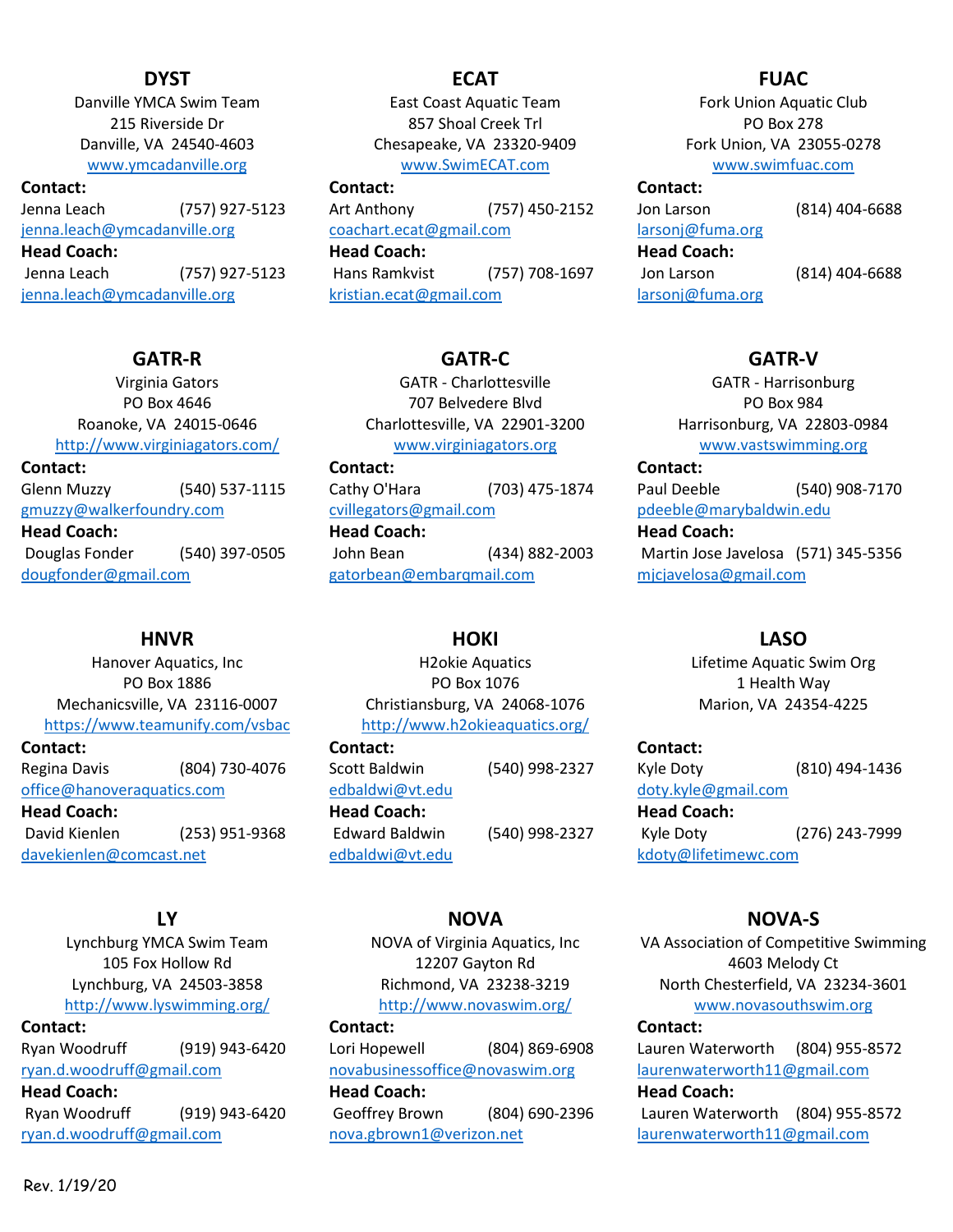### **ODAC**

Old Dominion Aquatic Club 1677 Guthrie St Virginia Beach, VA 23464-6720 <http://www.swimodac.com/>

**Contact:** 

Karen Keenan (757) 373-8111 swimodac@msn.com

### **Head Coach:**

Stephen Bialorucki (757) 374-2080 stevebialorucki@swimodac.com

# **PWSC**

Prince William Swim Club 12513 Manchester Way Woodbridge, VA 22192-6311 <www.teamunify.com/vapwsc>

#### **Contact:**

Lorena Caballero (703) 473-5676 colore5@comcast.net

### **Head Coach:**

Lorena Caballero (703) 473-5676 colore5@comcast.net

## **RAYS**

Rappahannock Area YMCA Swim Team PO Box 866 Stafford, VA 22555-0866 <http://www.swimrays.org/>

#### **Contact:**

Bob Herlinger (540) 207-0846 robert.herlinger@gmail.com

# **Head Coach:**

Robert Herlinger (540) 207-0846 robert.herlinger@gmail.com

## **SFY**

Salem Family YMCA 1126 Kime Ln Salem, VA 24153-5301 <www.teamunify.com/vayorvsl>

**Contact:** Daniel Smith (540) 387-9622 dsmith@ymcavbr.org

### **Head Coach:**

Daniel Smith (804) 402-2233 dsmith@ymcavbr.org

## **PRVT**

Pinnacle Racing 750 N High St Christiansburg, VA 24073-5518

### **Contact:**

Sandy Lopez (334) 734-9199 coachsergiolopez@gmail.com

**Head Coach:**

Sergio Lopez Miro (904) 449-3005 coachsergiolopez@gmail.com

## **QSTS**

Quest Swimming 6800 Deer Run Dr Midlothian, VA 23112-1902 <www.questswimming.com>

**Contact:** Chad Onken (919) 360-7370 questcoachchad@gmail.com **Head Coach:**

John Smithson (804) 301-3332 swimcoachjohn@hotmail.com

### **SCAT**

Star City Aquatic Team 1111 Vinyard Rd Vinton, VA 24179-3631 <http://starcityaquaticteam.activesb.net/>

**Contact:** Jennifer Copening (540) 819-6784 jencopening@gmail.com **Head Coach:**

Robert Braaten (540) 309-0865 rcbraaten123@gmail.com

## **SMAC**

Shenandoah Marlins Aquatic Club 648 S Wayne Ave Waynesboro, VA 22980-4838 <http://www.smacswimming.org/>

**Contact:** Bill Nicholson (540) 471-7152 bnicholson@smacswimming.org **Head Coach:** William Nicholson (540) 471-7152

bnicholson@smacswimming.org

### **PSDN**

Poseidon Swimming Inc 10800 Center View Dr North Chesterfield, VA 23235-4757 <http://www.poseidonswimming.com/>

#### **Contact:**

Jane Werner (833) 796-3275 admin@poseidonswimming.com

#### **Head Coach:**

William Sallade (804) 334-2804 tedpsdn@poseidonswimming.com

### **RACE**

Richmond Racers 1718 Wilmington Ave Richmond, VA 23227-4341

<www.richmondracers.swimtopia.com>

#### **Contact:**

Scott Mortimer (804) 640-5694 snmortimer@gmail.com

#### **Head Coach:**

Michael Hodges (804) 833-7037 coachmike1130@gmail.com

### **SEVA**

South Eastern Virginia Aquatics PO Box 2854 Newport News, VA 23609-0854 <http://www.sevaswimming.com/>

**Contact:**

Tiffany Dickert (757) 598-2410 administrator@sevaswimming.org

### **Head Coach:** David Henderson (757) 897-6127

sevaseahawks@aol.com

### **SRVA**

SwimRVA 5050 Ridgedale Pkwy North Chesterfield, VA 23234-4741 <www.swimrichmond.org>

### **Contact:**

Adam Kennedy (804) 334-7669 adam.kennedy@swimrichmond.org

## **Head Coach:**

Jonathan Kaplan (864) 508-2961 jonathan.kaplan@swimrichmond.org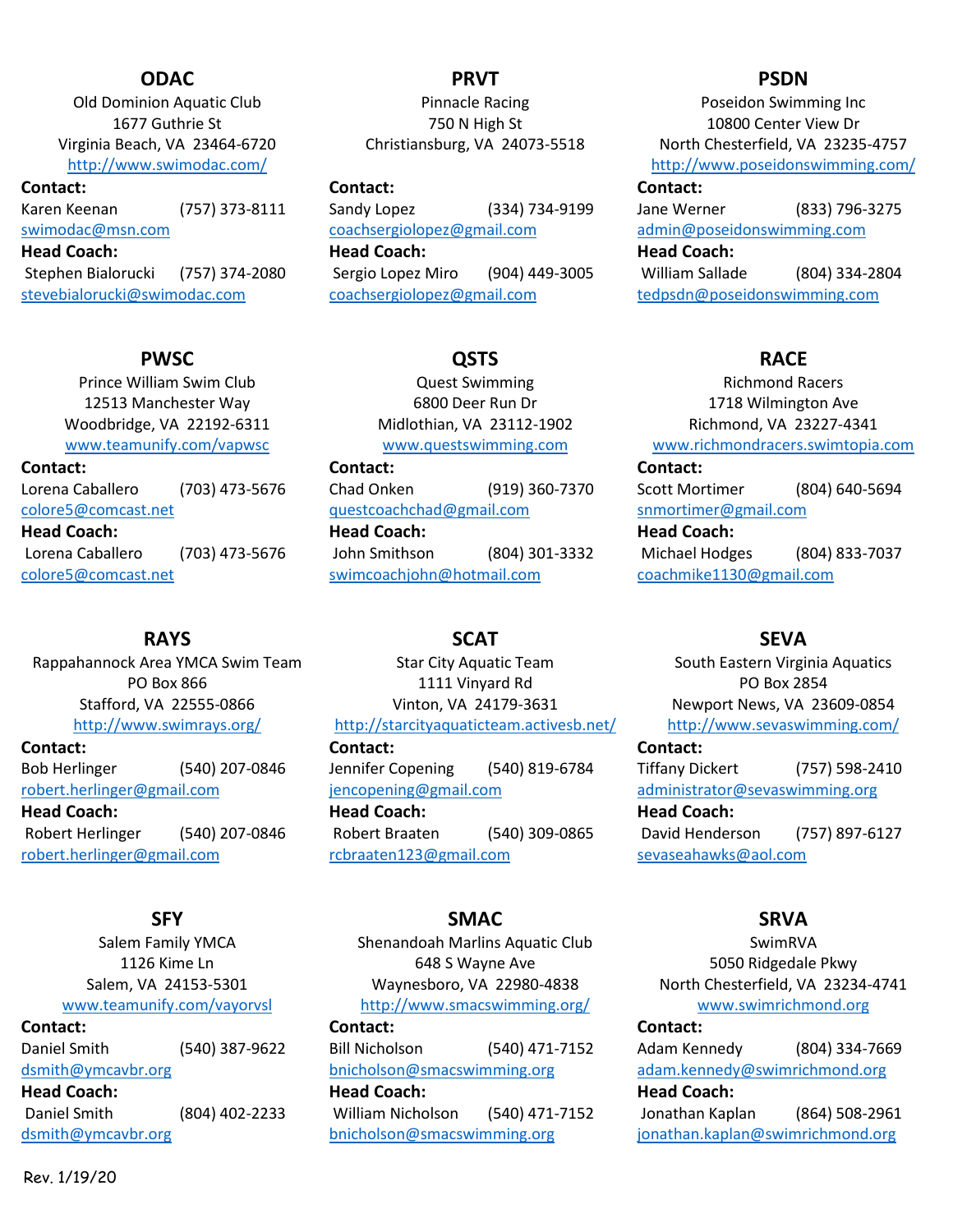## **STAT**

Stafford Aquatics Team PO Box 836 Stafford, VA 22555-0836 <www.swimstat.org>

#### **Contact:**

Jones, Delwyn (540) 207-2527 djones.stat@gmail.com **Head Coach:** Delwyn Jones (540) 207-2527 djones@gmail.com

### **TAC**

Tidewater Aquatic Club PO Box 6141 Norfolk, VA 23508-0141 <http://www.swimtac.com/>

#### **Contact:**

Jessica Livsey (757) 373-0199

## jhm329@gmail.com

**Head Coach:** Jessica Livsey (757) 373-0199

jhm329@gmail.com

## **TSU**

Tsunami Swimming 365 Belle Plains Rd Falmouth, VA 22405-3435 <http://tsunamiswimming.org/>

**Contact:** Peter Maloney (540) 220-7195 swimcoachpeter@yahoo.com **Head Coach:** Peter Maloney (540) 220-7195 swimcoachpeter@yahoo.com

## **VT**

Virginia Tech 675 Washington St SW Blacksburg, VA 24061-1065

#### **Contact:**

Steve Steketee (304) 282-0440 sps78@vt.edu

#### **Head Coach:**

Sergio Lopez Miro (904) 449-3005 coachsergiolopez@gmail.com

### **STLH**

Stealth Swim Team 14531 Potomac Mills Rd Woodbridge, VA 22192-6808 <www.swimkids.us/stealth-swimming>

#### **Contact:**

allison@swimkids.us

Allison Griffin (703) 303-6566

**Head Coach:** Kristen Bartlett (571) 238-4201

krissy@swimkids.us

## **TIDE**

Tide Swimming 726 10th St Virginia Beach, VA 23451-4525 <http://www.tideswimming.com/>

Jennie Carder (757) 615-8636 jennie@tideswimming.com **Head Coach:** Richard Hunter (949) 338-0466

### **VOLT**

Staunton-Augusta YMCA Voltage 708 N Coalter St Staunton, VA 24401-3406 <www.saymca.org/aquatics>

**Contact:** Beth Valentine (540) 256-8655 beth@saymca.org **Head Coach:** Jack Taylor (757) 675-5105 ithirstnomore@gmail.com

### **WAC**

Williamsburg Aquatic Club 3013 South Ct Williamsburg, VA 23185-3819 <http://www.swimwac.com/>

**Contact:** Harold Baker (757) 229-8662 coachharold2@cox.net **Head Coach:** Henry Baker (757) 229-8662

coachharold2@cox.net

### **STRM**

Rockbridge Storm Swim Team PO Box 1552 Lexington, VA 24450-1552 <www.rockbridgeswims.org>

#### **Contact:**

Leslie Ayers (540) 460-7469 forswimming@gmail.com

#### **Head Coach:**

Julie Woodzicka (540) 817-9289 woodzickaj@wlu.edu

### **TORP**

TSC Torpedoes 24588 Buckwheat Ln Aldie, VA 20105-5886 <www.swim4theclub.com>

#### **Contact:**

Virginia Moffitt (703) 401-0686 coachginger@swim4theclub.com

#### **Head Coach:**

Virginia Moffitt (703) 401-0686 coachginger@swim4theclub.com

### **VSTP**

Valley Swim Team-Phoenix 115 Old Forest Cir Winchester, VA 22602-6627 <www.valleyswimteam.com>

#### **Contact:**

Jessica De Jong (540) 303-1355 jepdejong@comcast.net

# **Head Coach:** Jeffery Reed (540) 877-0135

[stephandjeffreed@gmail.com](mailto:stephandjeffreed@gmail.com)

#### **WFS**

Woodberry Forest Swimming 42 Woodberry Sta Woodberry Forest, VA 22989-8005 <www.woodberry.org>

#### **Contact:**

Gregory Guldin (732) 586-2525 gregory.guldin@woodberry.org

### **Head Coach:**

Gregory Guldin (732) 586-2525 gregory.guldin@woodberry.org

**Contact:**

coachrichard@tideswimming.com